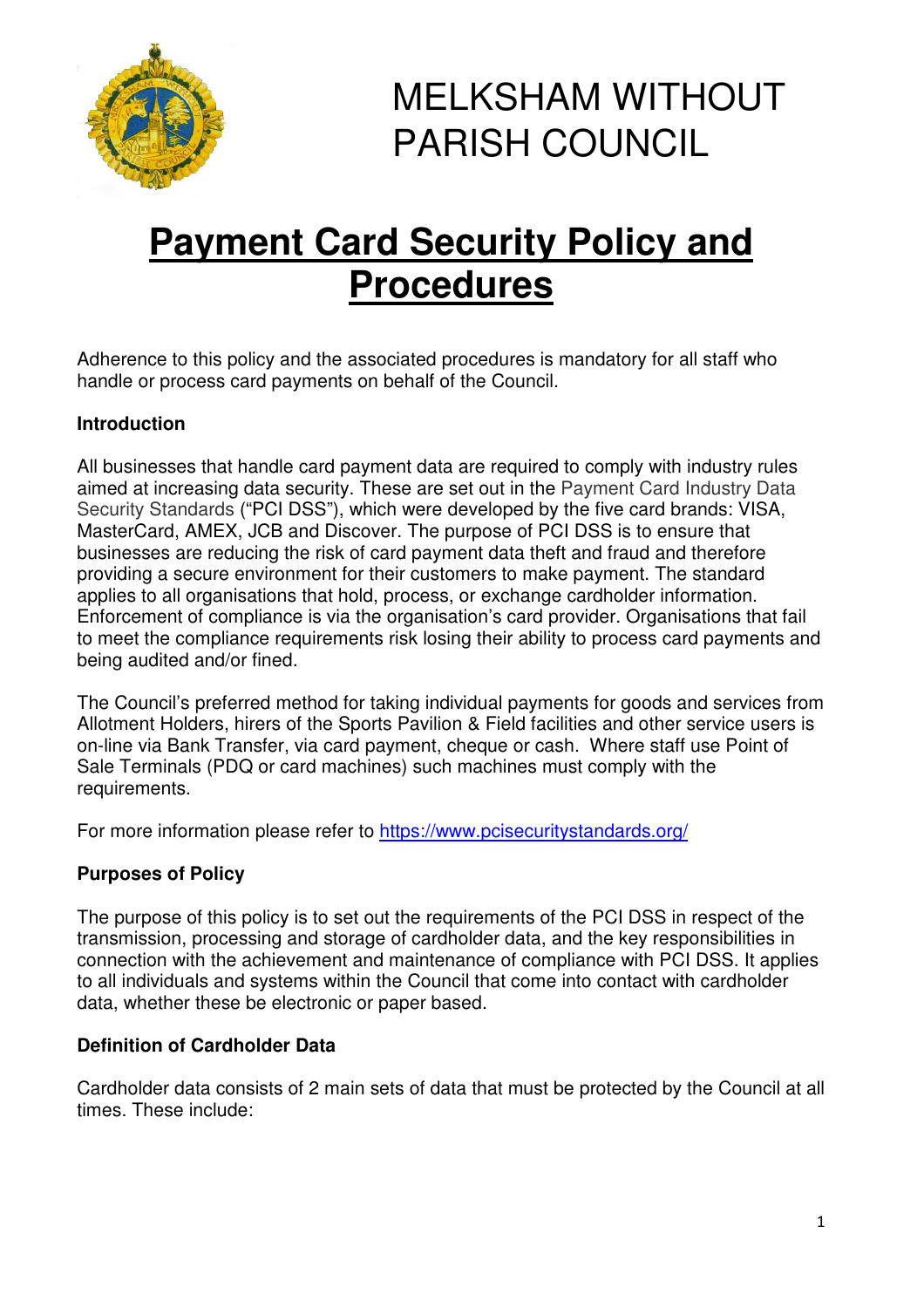| <b>CARD PAYMENT DATA</b>                                                           |                                                                                                 |
|------------------------------------------------------------------------------------|-------------------------------------------------------------------------------------------------|
| <b>Cardholder Data</b>                                                             | <b>Sensitive Authentication Data (SAD)</b>                                                      |
| Primary Account Number (PAN) i.e. the 16<br>digit number on the front of the card. | Full Magnetic Stripe Data/Chip Data                                                             |
| <b>Cardholder Name</b>                                                             | CAV2/CVC2/CVV2/CID i.e. the last 3 digits<br>on.<br>the signature strip on the back of the card |
| <b>Expiration Date</b>                                                             |                                                                                                 |
| Service Code                                                                       | <b>Pin Numbers</b>                                                                              |

PCI DSS requirements are applicable if a primary account number (PAN) is stored, processed, or transmitted. If the PAN is not stored, processed, or transmitted, PCI DSS requirements do not apply**.** 

## **Responsibility and internal control**

The management and control of information received, in respect of cards at the Council, applies to all employees that handle card payment data and any other data that is associated to legislation e.g. Data Protection Act.

The following procedures must be adhered to:

## **Card Payment Policy**

Access to payment card transactions and data must be restricted to only those members of staff who need access as part of their role.

Staff should be made aware of the importance and confidentiality of card payment data e.g. appropriate checks and mandatory training is undertaken prior to allowing access to card payment data.

It is strictly prohibited to **send, receive, process and store** card details by unapproved Council methods.

Merchant copies of payment receipts must be retained in a secure, locked cabinet or room at all times and shredded immediately after use.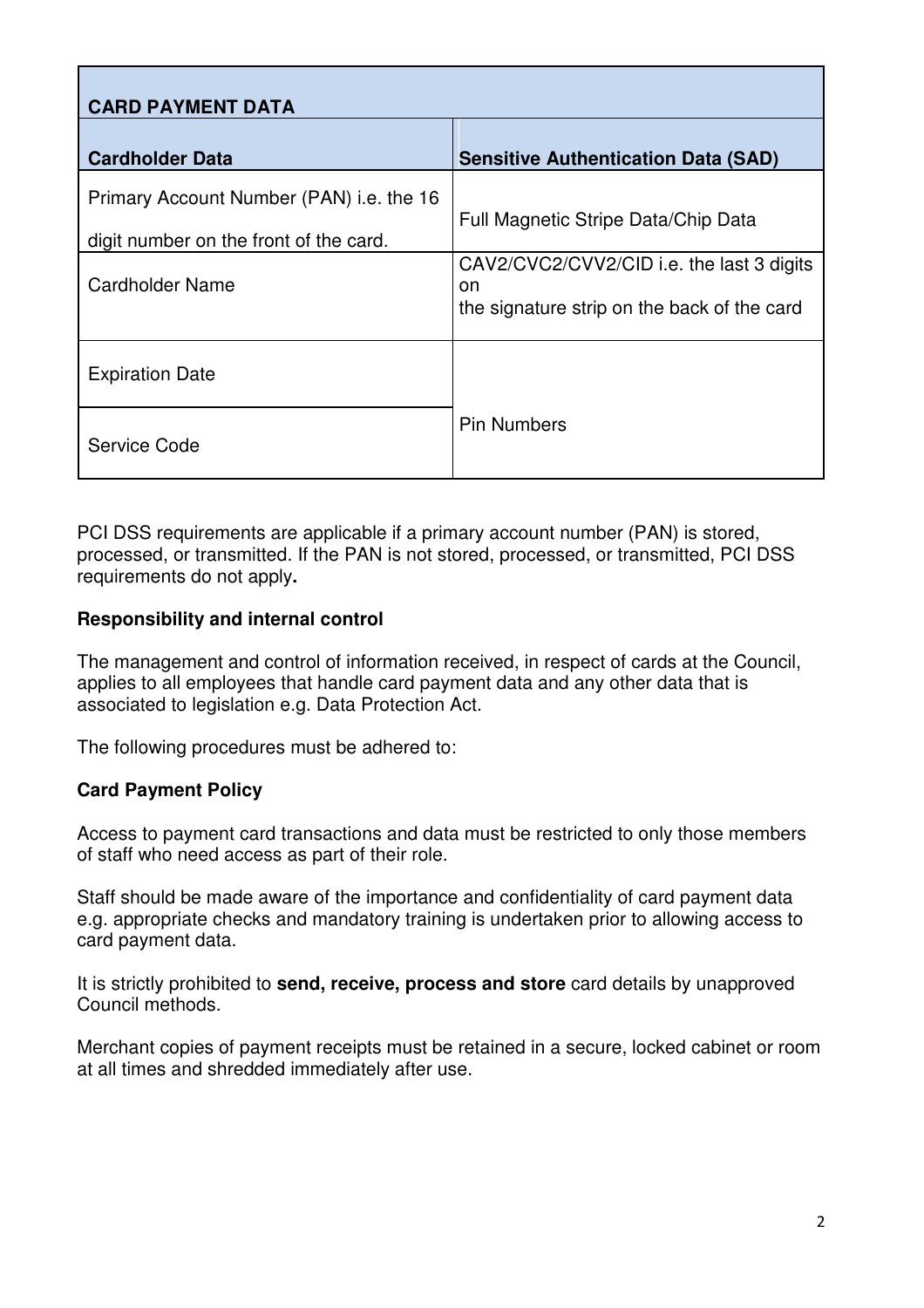## **Council Approved Card Payment Methods and Services**

Card data must only be received and processed by the Council approved methods and services. These are:

When the customer is present the card should be processed through the PDQ/EPOS machine according to the machine's instructions. If the transaction is successfully processed, the merchant's copy should be securely stored and the customers copy should be given to the customer. If the transaction is declined, the customer should be advised immediately and the customer copy stating that the payment has been declined should be given to the customer with the merchant's copy being stored securely. The option of paying on another card should be offered.

When the customer is not present the Council will allow payments via telephone. Where card details are provided during a telephone call, these must be processed directly into the PDQ or online payment system at the time. The Card details **must not** be written down. When card details are being delivered via phone they must not be repeated back to the customer. If it is not possible for the card details to be submitted immediately then a call back must be offered.

## **Unapproved Card Payment Methods**

The following are unapproved methods of payment and should not be used:

Post/Written

Email

## Voicemail/Recordings

Accepting cardholder data via the above methods exposes the Council to non-compliance with the PCI-DSS. This may result in fines, reputational risk if there is a data breach and ultimately potential withdrawal of the facility to take payments by credit or debit cards.

## **Under no circumstances should the non-approved payment methods be used**

In the event of receiving card payment data via an unapproved method the data should be disposed of securely once identified e.g. if an Allotment Holder emails card details the email should be deleted and the sender contacted to arrange payment by one of the approved methods.

## **Storage of Card Payment Data**

In the event that storage is required for operational, regulative and legislative requirements,

**ONLY** the data below can be stored:

Primary Account number (PAN) – First 6 or last 4 digits only

Cardholder Name

Service Code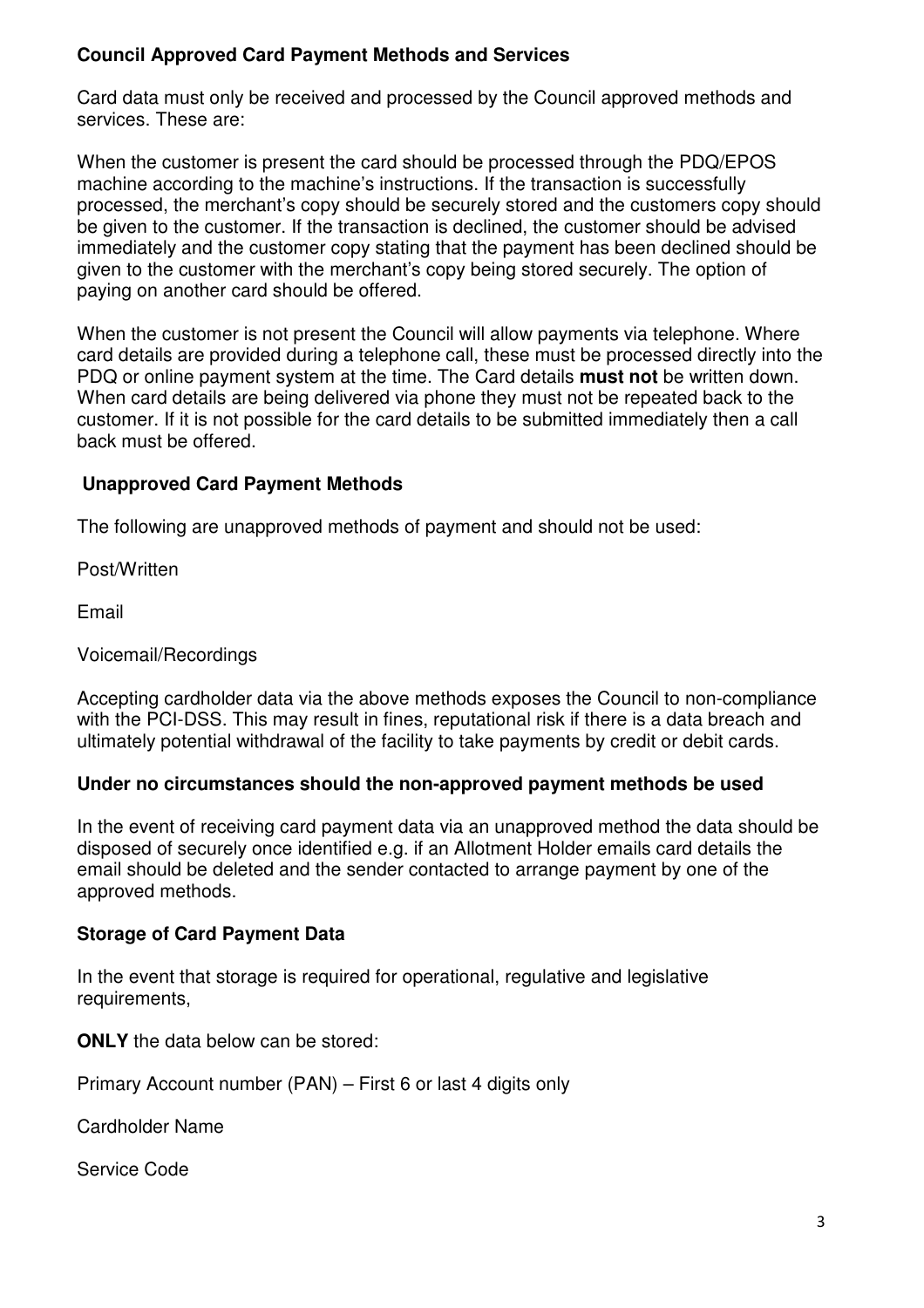#### Expiration Date

The approved methods are designed to securely store the relevant data for legislative requirements.

Below are only a few examples of further controls required and must be active at all times with the appropriate technology in place:

Masking to ensure **ONLY the first 6 OR last 4 digits of the PAN** can be seen (relevant to displaying on computer screens/receipts/voicemail)

Truncation, hashing and encryption via transmission and storage databases

Segregation away from other data sources on a designated secure server

Technical hardening and further controls of all aspects of systems, network and services used to process/store/transmit card payment data Technical vulnerability and penetration testing of services on a regular basis

## **Receipt Rolls**

The customer copy must be returned directly to the customer. The merchant copy of the card terminal receipt roll must be stored securely in a locked location with access control or a log of access.

## **Refunds**

All refunds must be returned using the original payment source and be made to the customer who made the original payment.

Where possible these should be returned to the card on which the original payment was made. The only permissible exception is where the card has expired or an account is closed. **Proof of this should be obtained**. In these circumstances' refunds may be made to an alternative card held by the payee.

## **Problems with Payment Card Transactions**

If a customer's payment has been unsuccessful or declined, the customer in the first instance should contact their card provider.

## **Secure Disposal**

All assets that have the capability of storing card payment details must be disposed of in a secure manner.

## **Incident Management**

The Clerk is responsible for ensuring staff are aware of this policy, the associated procedures and that these are adhered to. Mandatory training is provided and should be undertaken annually by staff handling payment card transactions.